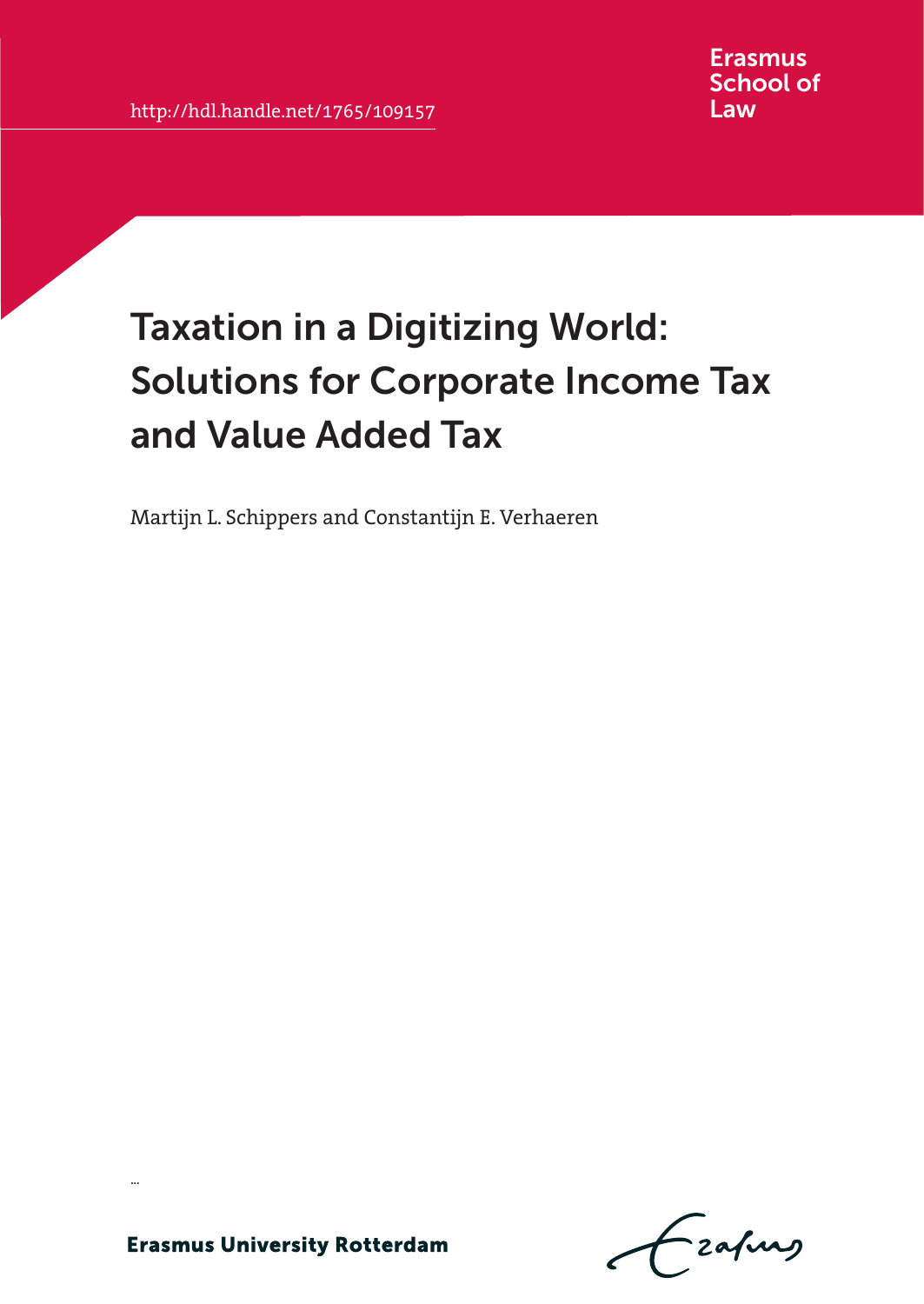**2** Erasmus School of Law

# 1 Introduction

*ESL*

61 Although we live in a digital age in which everything and everyone is 'online connected', countries' tax systems are still based on an economic reality of decades ago – in the case of VAT – and sometimes even – in the case of corporate taxation – a century ago. This is creating tension, specifically in the case of the turnover and profits generated by internet-related activities, which are very difficult, if not impossible, to pin down for tax purposes. And this tension is being exacerbated by the 'sharing economy'. Questions arising, therefore, include whether our tax systems are still 'fit for purpose'? How much is being done to effectively address the emerging tax challenges of digitalization? Will this momentum prompt us to change our tax systems? Is the time ripe for fundamental reform? Will it ever be?

These were some of the questions raised by the chairman, Maarten de Wilde,<sup>[1](#page-1-0)</sup> at the start of the afternoon seminar. He noted that BEPS Action 1 sought to address the digital challenges facing the tax world. After the final reports of the Base Erosion and Profit Shifting (BEPS) project were presented, however, it became clear that seeking solutions *within* the current tax systems took insufficient account of digitalization and the specific challenges that this represents for tax systems. De Wilde put it to the audience, therefore, that we would perhaps have to seek solutions *outside* the current tax systems. Indeed, the OECD has now launched a study aimed at identifying alternative ways to tax sales and profits from internet-related activities[.2](#page-1-1) The EU is also taking action, as evidenced by the joint position statement issued by France, Germany, Italy and Spain during the Digital Summit held in July this year in Tallinn and that urged the European Commission to tax the turnover rather than the profits of digital multinationals operating in the EU market.

The VAT system, too, is facing challenges from the increasingly digital nature of the economy. A VAT system based on the destination principle is sometimes seen as offering a solution. $3$  Reference was made in this respect to the various initiatives being undertaken with regard to cross-border *e-commerce*, as well as to other initiatives aimed at equipping the tax system to deal with the digital economy.<sup>4</sup>

Frafing

<span id="page-1-0"></span><sup>1.</sup> Maarten de Wilde is the programme coordinator of the EFS Post-Master in International and European Tax Law at the Erasmus University Rotterdam, and an associate professor at the Erasmus School of Law, as well as working for Loyens & Loeff N.V.

<span id="page-1-1"></span><sup>2.</sup> *See also* the OECD's Request for input on work regarding the tax challenges of the digitalized economy (22 Sept. 2017).

<span id="page-1-2"></span><sup>3.</sup> Since 1 Jan. 2015, and in contrast to the principal rule applying to B2C services, the place of supply for digital (i.e. telecommunication, broadcasting and electronic) B2C services has been the destination state (i.e. where the consumer is resident).

<span id="page-1-3"></span><sup>4.</sup> *See* e.g. *Action Plan on VAT: Towards a Single EU VAT Area – Time to Decide* (Communication from the Commission to the European Parliament, the Council and the European Economic and Social Committee), Brussels 7 Apr. 2016, COM(2016) 148 final; *VAT Digital Single Market Package* (European Commission), Brussels, 1 Dec. 2016, and *European Commission Proposes Far-Reaching Reform of the EU VAT System*, Brussels, 4 Oct. 2017.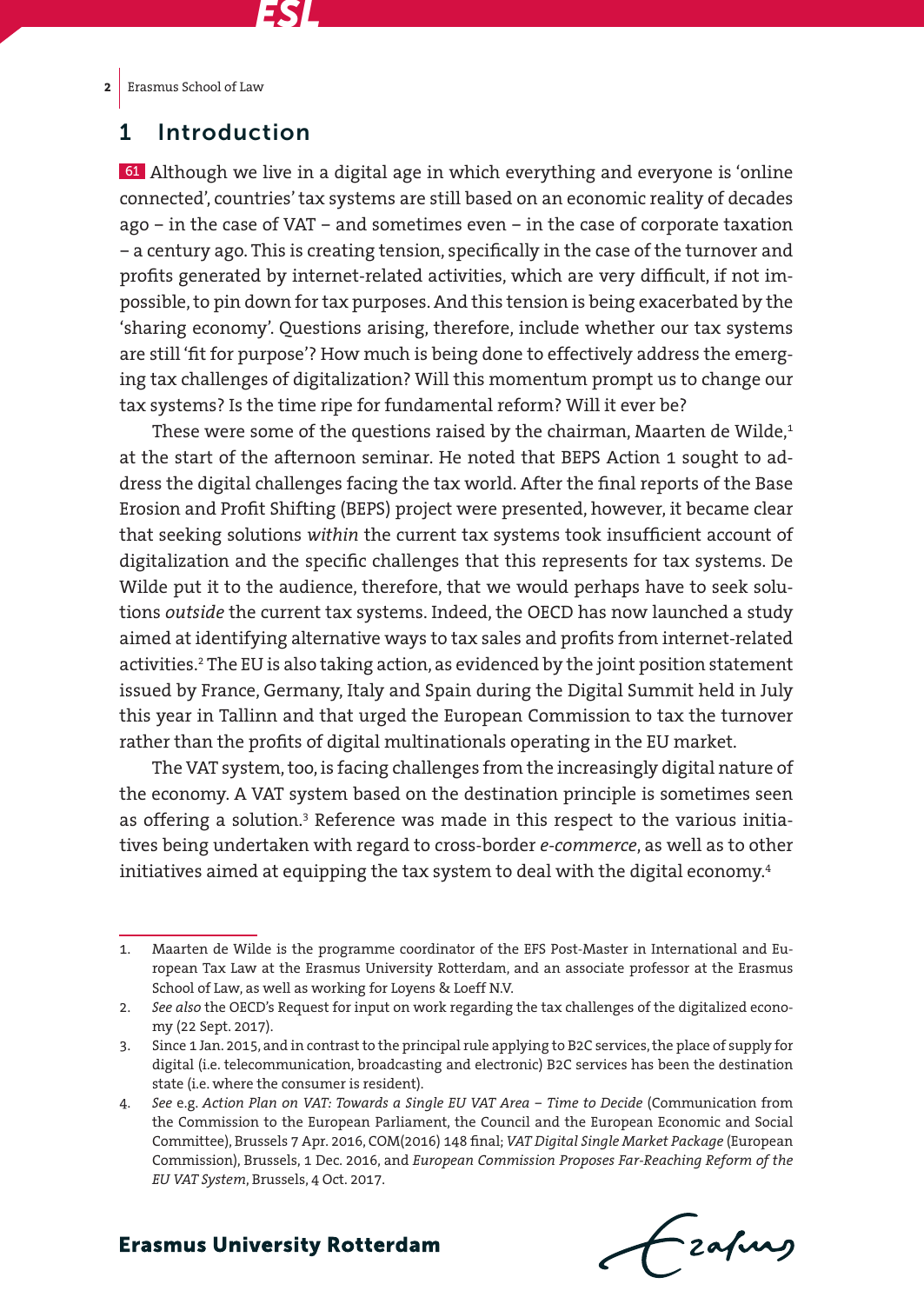The above opening words marked the start of the European Fiscal Studies seminar held at the Erasmus University Rotterdam and which was attended by close to 200 participants from a wide range of countries.<sup>[5](#page-2-0)</sup>

## 2 Taxation and digitization: Issues and insights

The first speaker of the afternoon was Rita de la Feria, $^{\rm 6}$  $^{\rm 6}$  $^{\rm 6}$  who started by placing the digital economy in a broader perspective. She then discussed the challenges that the digital economy, and the process of transforming to this economy, represented for corporation and indirect tax  $62$  systems, as well as possible ways of addressing these challenges.

De la Feria described the digital economy as a collective name for a range of different activities, all with their own specific characteristics and including online shopping, the 'sharing economy' (Uber, Airbnb), the way in which new economic structures are being created and the dominance of intangibles. The combined effect of these separate aspects is having an impact on the very foundations of our international tax system, where states' right to impose tax is based on two fundamental elements: 'substantive jurisdiction' and 'enforcement jurisdiction'. The first of these elements relates to the *legitimacy* of taxes imposed, while the second relates to a state's *ability* to collect taxes imposed. Together, these elements form the basis for determining in a relatively straightforward way – at least in a traditional, physical and territorial economy – which state is entitled to impose tax. The situation is very different, however, in a globalized and digitalized economy, where it is almost impossible to determine which state has both substantive and enforcement jurisdiction.[7](#page-2-2) From this, De la Feria concluded that today's new reality is seriously undermining the very foundations of our current tax system.

The reactions to these developments have taken two forms. In the case of indirect taxes – which represent a major source of revenue for states around the world – governments and tax practitioners have concluded that the existing rules have become outdated and that changes are needed to protect these tax revenues ('internal pressure'). In the corporation tax world, by contrast, reforms have been initiated not by governments and practitioners, but instead in response to pressure from society, non-governmental organizations and lobby groups ('external pressure'). De la Feria suggested that it was this difference – internal or external pressure – that explained the differing outcomes of the reforms in indirect taxes and

# Frafing

<span id="page-2-0"></span><sup>5.</sup> The presentations are available on, [http://www.europesefiscalestudies.nl/?page\\_id=1019](https://www.europesefiscalestudies.nl/?page_id=1019).

<span id="page-2-1"></span><sup>6.</sup> Rita de la Feria is Professor of Tax Law at the University of Leeds, as well as an International Research Fellow at Oxford University's Centre for Business Taxation and a Visiting Professor at the University of Lisbon.

<span id="page-2-2"></span><sup>7.</sup> De la Feria referred to the worldwide production chain of a pot of Nutella®, which the OECD used as an example in its *Mapping Global Value Chains* report; *see* OECD Report *Mapping Global Value Chains*, TAD/TC/WP/RD(2012)9, figure 6.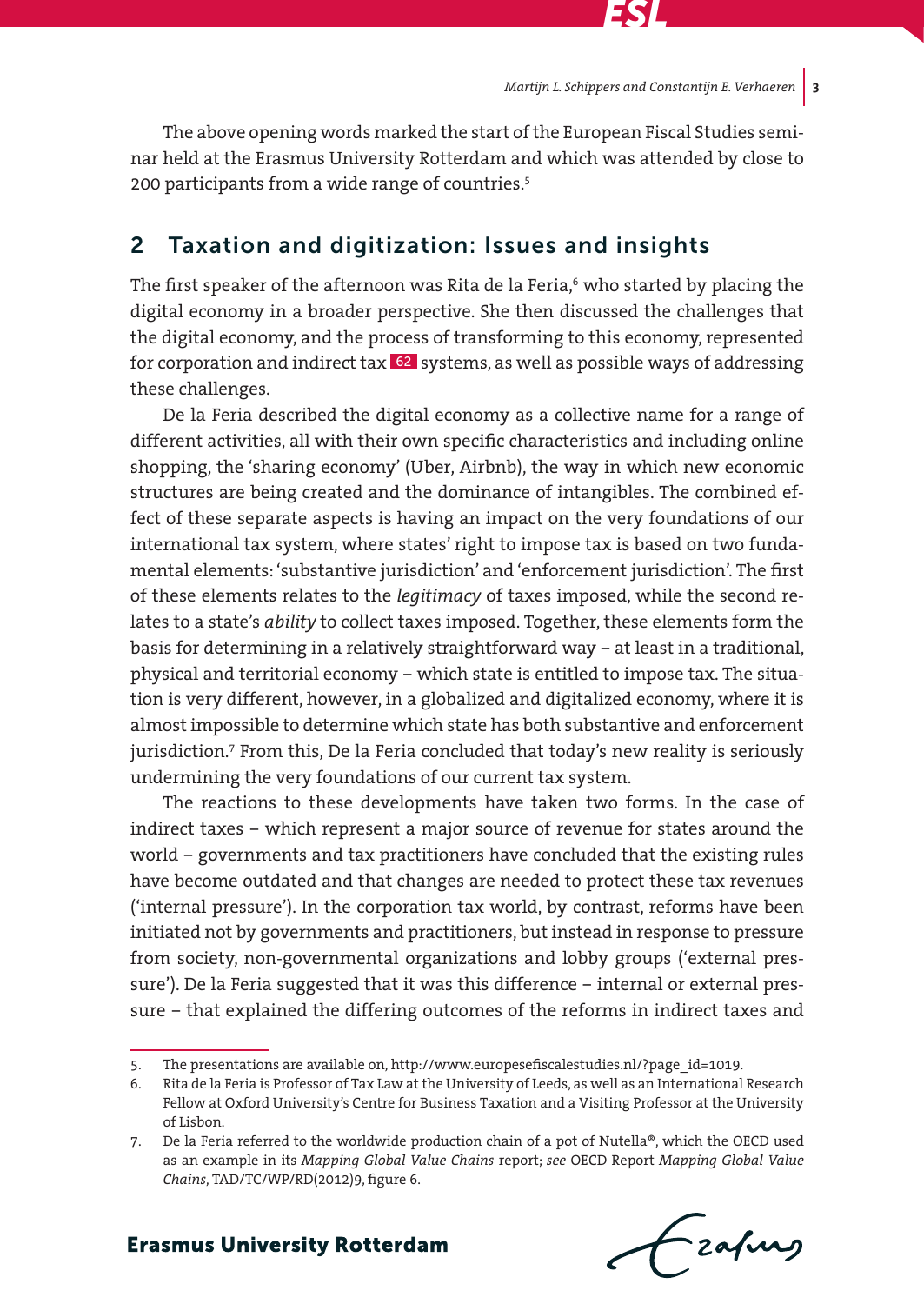**4** Erasmus School of Law

those in corporation tax.Whereas internal pressure in the field of indirect taxes has resulted in a bold and innovative approach, as seen, for example, in the OECD's acceptance of the influence of 'soft law' in the International VAT/GST Guidelines and the EU's acceptance of taxation based on the destination principle, $^{\text{s}}$  the corporation tax measures adopted have been conservative and focused primarily on maintaining the status quo, with recent initiatives in this field, including BEPS, resulting in a huge increase in both national and international anti-avoidance measures. By definition, these address merely the symptoms and not the causes of tax avoidance, and are therefore regarded by De la Feria as doomed to fail, given that wherever the underlying causes persist, new symptoms will continue to appear.

De la Feria consequently presented two possible alternatives, the first of which was *formulary apportionment.*' A significant disadvantage of such a system, however, is that it would be effective only in the event of global implementation. De la Feria therefore preferred the second alternative – taxation based on the destination principle – which states can introduce unilaterally.<sup>10</sup> By aligning with the least mobile element in the production chain, the consumer, this principle avoids disrupting the economy, insofar as possible.<sup>11</sup>

De la Feria then addressed the question of whether the destination state would have both substantive and enforcement jurisdiction; in other words, whether taxation based on the destination principle would be both legitimate and enforceable.[12](#page-3-4) She believed such taxation to be legitimate, both at a national and an  $international<sup>13</sup>$  level, while rejecting outright the complaint that it could have an adverse impact on developing countries. As she explained, many developing countries import more than they export, while, at least as far as services are concerned,

fzafing

<span id="page-3-0"></span><sup>8.</sup> *See* OECD (2017), International VAT/GST Guidelines, OECD Publishing, Paris, and the Communication from the Commission to the European Parliament, the Council and the European Economic and Social Committee on the follow-up to the Action Plan on VAT Towards a single EU VAT area – Time to act, COM (2017) 566 final.

<span id="page-3-1"></span><sup>9.</sup> This system is used in the United States and Mexico and was recently proposed again in the EU (CCCTB). With regard to the CCCTB proposals, *see* M. F. de Wilde, *The CCCTB Relaunch: A Critical Assessment and Some Suggestions for Modification* (1 Mar. 2017), available via SSRN: [https://ssrn.com/](https://ssrn.com/abstract=3040739) [abstract=3040739.](https://ssrn.com/abstract=3040739)

<span id="page-3-2"></span><sup>10.</sup> J. Becker & M. Jung, *Unilateral Introduction of Destination-Based Corporate Income Taxation*, [https://](https://editorialexpress.com/cgi-bin/conference/download.cgi?db_name=PET15&paper_id=377) [editorialexpress.com/cgi-bin/conference/download.cgi?db\\_name=PET15&paper\\_id=377.](https://editorialexpress.com/cgi-bin/conference/download.cgi?db_name=PET15&paper_id=377)

<span id="page-3-3"></span><sup>11.</sup> In this respect, *see* Meade Committee, *The Structure and Reform of Direct Taxation* (London: Allen and Unwin 1978); Howell H. Zee, *Reforming the Corporate Income Tax: The Case for a Hybrid Cash-Flow Tax*, 155 De Economist 417 (2007); Alan J. Auerbach et al., *Taxing Corporate Income*, Oxford University Centre for Business Taxation Working Paper 07/05, Paper prepared for the Mirrlees Review, *Reforming the Tax System for the 21st Century* (2008), and Alan J. Auerbach et al, *Destination-Based Cash Flow Taxation*, Oxford University Centre for Business Taxation Working Paper 17/01.

<span id="page-3-4"></span><sup>12.</sup> *See also* M. Devereux & R. de la Feria, *Designing and Implementing a Destination-Based Corporate Tax*, Oxford University Centre for Business Taxation Working Paper 14/07.

<span id="page-3-5"></span><sup>13.</sup> De la Feria referred to 'inter-nation equity' and asked whether it was legitimate for states to impose tax on sales if not every state has the same purchasing power.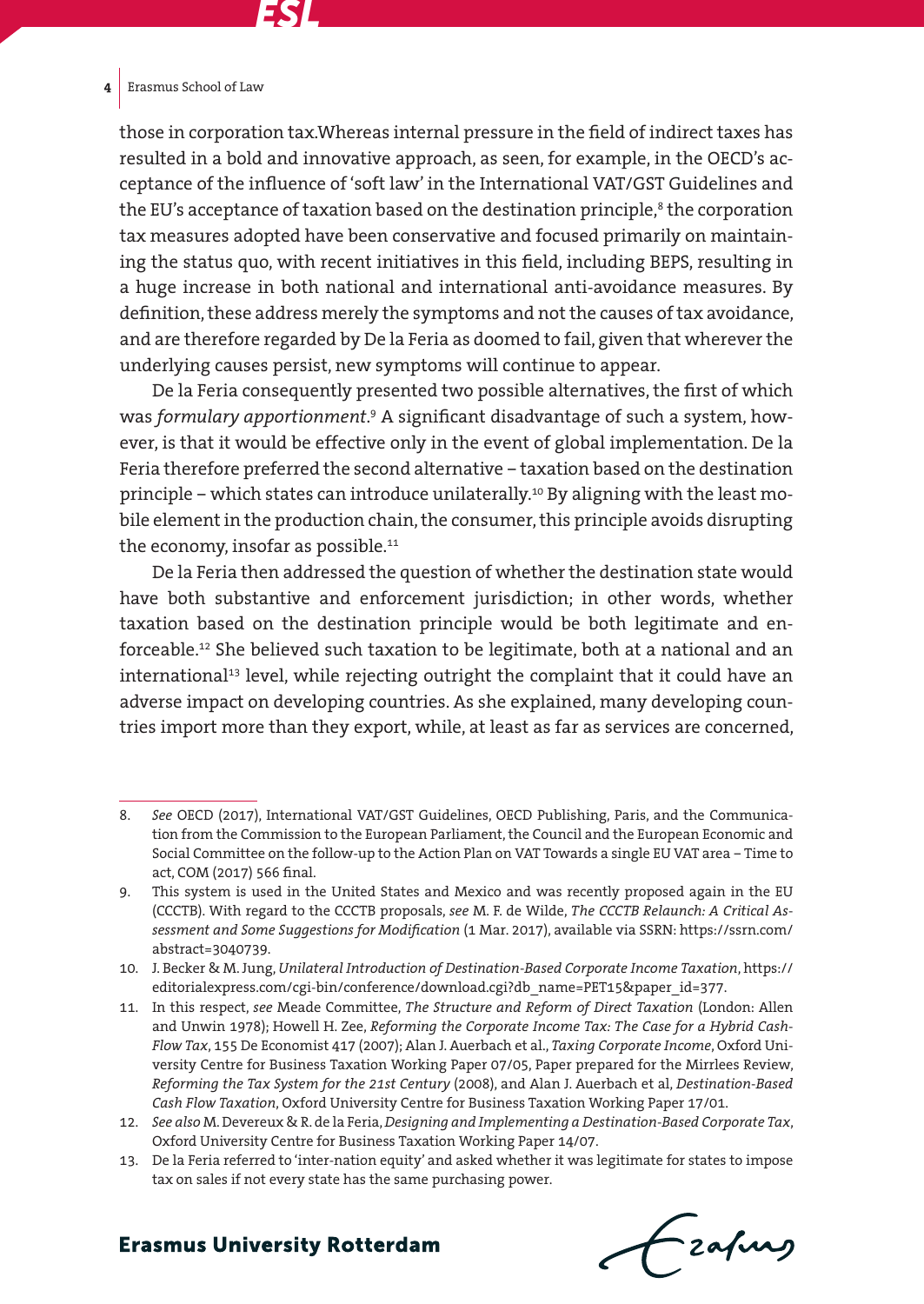many of these countries already base their taxation on the destination principle[.14](#page-4-0) She also argued that, in the present system, the nature of developing countries' economies, combined with tax competition between countries, meant that these countries currently had very little scope for negotiating, while this situation would change if taxation were to be based on sales' destination. In her view, such a system would also be enforceable, even though the experience of efforts to combat fraud in the field of VAT suggests some room for improvement. She noted that attention in this area has so far focused largely on the cost of lost revenues, 63 while fraud also entails other costs, including the costs of distorted competition, taxpayer inequity and the funding of organized crime. This one-sided approach is reflected in the policy of recent years, with various states having adopted voluntary disclosure or amnesty arrangements, tax settlements, formalism and third-party liability in their attempts to recoup lost revenues. According to De la Feria, we are now seeing a shift from fraud control to fraud management, with all the risks of selective enforcement that this entails.

In De la Feria's view, the international tax system is certainly not equipped for the digital economy. This applies particularly in the case of corporation tax, but also, albeit to a lesser extent, in the case of indirect taxes. If we are to prepare ourselves for the digital economy, she stated in response to a question from the audience, states need to be open and honest about tax avoidance, while also accepting that the changes in the economy are fundamental and cannot simply be absorbed by anti-avoidance measures, and that enforcement should no longer focus exclusively on ways to compensate for lost tax revenues. She also made it clear that although she does not regard destination-based taxation as any more or less legitimate than origin-based taxation or Common Consolidated Corporate Tax Base (CCCTB), it would put a stop to tax competition and avoidance. Her view on De Wilde's suggestion to introduce a hybrid form of taxation like in Canada, where it is based for 50% on sales and 50% on labour, was that this would represent a credible alternative. She noted, however, that such a hybrid would be more disadvantageous for developing countries, given that it would do nothing to combat tax competition.

De la Feria closed by commenting that it was impossible to ring-fence the digital economy because the entire economy was now becoming digitalized. She consequently argued that we should be seeking to adapt the current system to reflect the new reality rather than introducing a new 'Google tax' and essentially maintaining the status quo.

<span id="page-4-0"></span><sup>14.</sup> With regard to 'source tax', *see* M. F. de Wilde, *Tax Jurisdiction in a Digitalizing Economy; Why 'Online Profits' Are So Hard to Pin Down*, (12) Intertax 43 (2015).

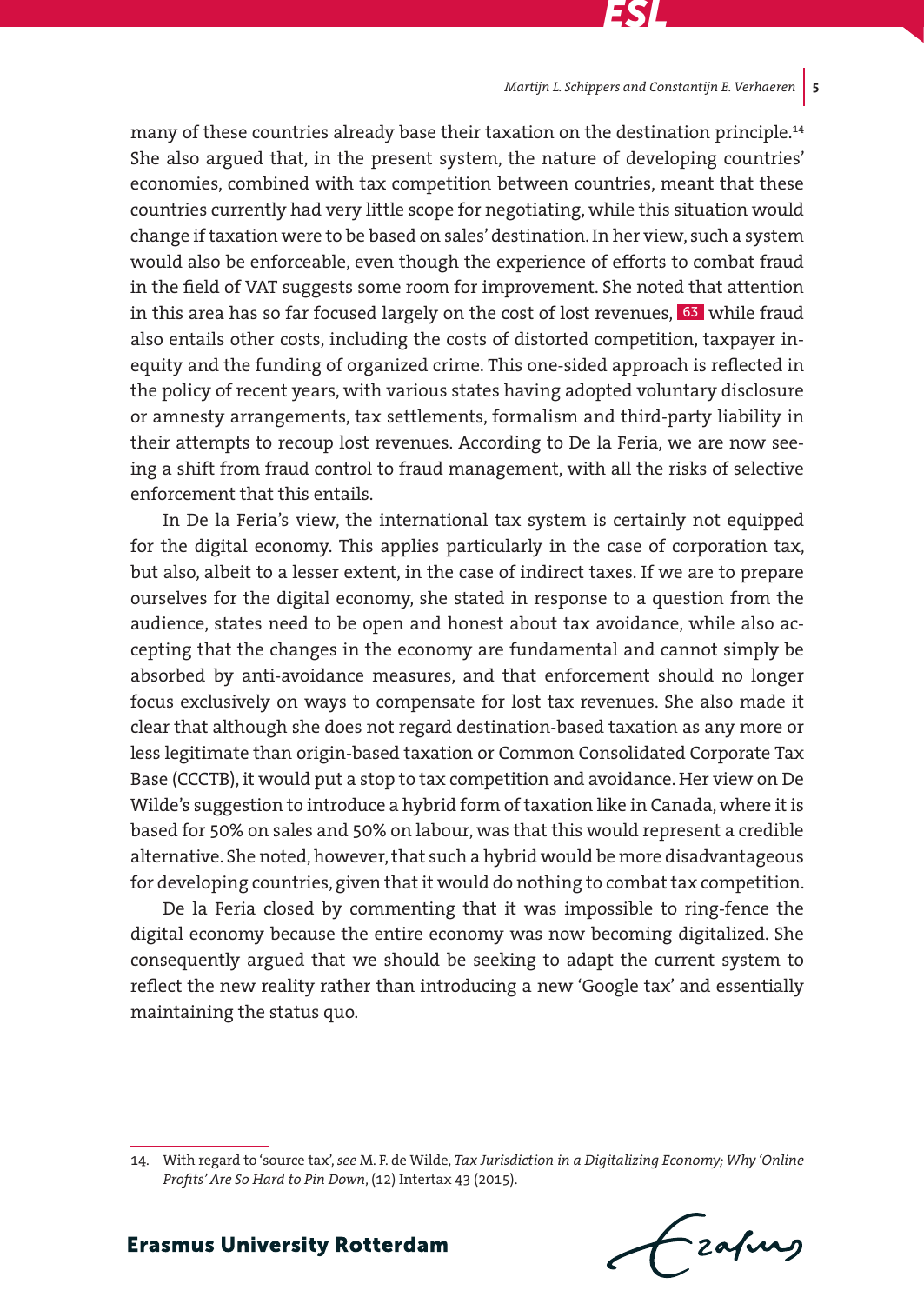**6** Erasmus School of Law

*ESL*

# 3 Taxation of the digital economy: Suggestions for reform

Nicolas Colin, $15$  the second speaker at the seminar, previously worked for the French tax authorities, where he co-authored the Collin & Colin report.[16](#page-5-1) This report addressed the tax challenges presented by a digitalized economy and set out a series of recommendations for the French government. In his seminar contribution Colin outlined his vision of how digitalization has influenced the economy and the tax challenges he sees in this respect, based both on his past experience and on the knowledge and experience he has gained and continues to gain in his current position.

The above report's primary focus was on the tax treatment of tech companies such as Google, Facebook and Amazon, with the underlying question being how can these businesses effectively be taxed without our tax system changing in a way that would obstruct traditional companies? No account, however, was taken of Carlota Perez's model, which essentially divides the past three centuries into a series of five successive socio-economic revolutions,<sup>[17](#page-5-2)</sup> each characterized by a twophase technological lifecycle. In each case, the first of these phases sees new ideas, new inventions and major capital investments. The fact, however, that this phase takes place in a non-regulated environment creates a 'bubble', and it is the subsequent bursting of this 'bubble' that marks the transition to the second phase. This second phase is then dominated by implementation and by the realization that the first phase of the revolution represented a turning point and will structurally change the existing socioeconomic reality. The technological developments then start creating value. And that, according to Colin, is when governments need to establish new institutions to ensure that the new socio-economic reality is subject to sustainable and inclusive regulation. In the case of the latest of these revolutions – the digitalization of the economy – the bursting of the dot-com bubble in 2001 marked the transition to the second phase, while the end of the financial crisis can be seen as the effective start of the second phase.

Colin explained that tax systems require specific attention in this second phase because they are still based on an outdated socio-economic reality. One of the examples he gave in this respect was the choice made in the past to tax enterprises rather than individuals. Given that the former have to maintain proper administrative records and to report their transactions, this has traditionally been

Frahing

<span id="page-5-0"></span><sup>15.</sup> N. Colin is Professor of Business Strategy at Université Paris-Dauphine and, as Professor of Policy, holds the Digital, Policy & Organizations Chair at Sciences Po.

<span id="page-5-1"></span><sup>16.</sup> P. Collin & N. Colin, *Task Force on Taxation of the Digital Economy* 1 et seq. (2013).

<span id="page-5-2"></span><sup>17.</sup> The five socio-economic revolutions are (1) the industrial revolution, (2) the age of steam and railways, (3) the age of steel, electricity and heavy industry, (4) the age of oil, automobiles and mass production, and lastly (5) the age of information and telecommunications ('digital revolution'). C. Perez, *Technical Revolutions and Financial Capital – The Dynamics of Bubbles and Golden Ages* (Cheltenham: Edward Elgar Publishing Ltd 2002).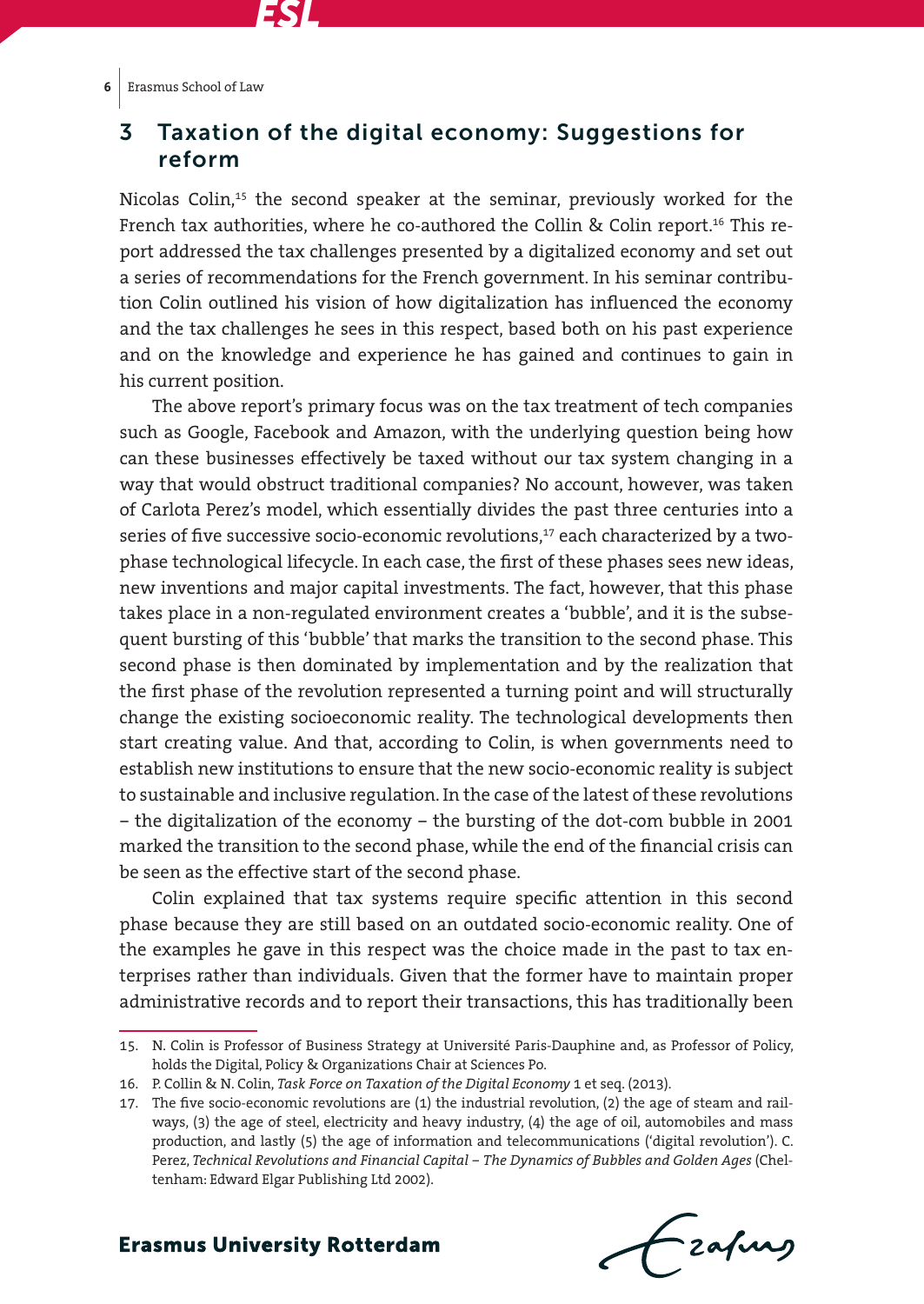a reasonably easy reference point for taxation. And certainly easier than levying tax on natural persons, given that the information asymmetry that previously existed made it more difficult to determine individuals' income and assets. These days, however, huge amounts of information are available and easy to obtain. As a result, the argument that was used to justify introducing taxes on enterprise profits during the fourth technological revolution – the age of oil, automobiles and mass production – is no longer relevant. And that then raises the question of whether it would be 64 more effective simply to tax the income and capital of natural persons rather than the turnover and profits of enterprises.

Although this approach can certainly be seen as attractive in certain respects, the reality is that society still tends to want to tax enterprises. When discussing reforms to the tax system, however, it is essential, according to Colin, to address this aspect, subject to certain conditions. The moral argument that enterprises should pay their 'fair share' of tax, and that has even prompted some enterprises to respond to pressure from public opinion by deciding 'voluntarily' to pay tax – as in the case of Starbucks in the United Kingdom – is not an argument that will produce a structural solution. In Colin's view, 'quick fix' (and dangerous) solutions, such as the above proposal by France, Germany, Italy and Spain to tax turnover, are the wrong way forward as they will trigger a counter-reaction by non-EU countries. It would be better, in his view, to redefine the concept of the permanent establishment. And, to his satisfaction, this solution was also raised during the previously mentioned Digital Summit held in Tallinn under Estonia's presidency of the EU.

Colin then referred to the 'elephant in the room', being the problem of recognizing and acknowledging the extent of the challenges posed by the digital economy and that need to be dealt with if we are to effectively redefine the concept of the permanent establishment. He referred firstly to the fact that enterprise value is now no longer found *within* a business, but is instead driven by *external* factors. Before the digital revolution, an enterprise's value was determined by its assets, its workforce and its intangibles, whereas value is now found in the users associated with the enterprise. They are the ones creating value. And these users are no longer at the *end* of the value chain, but are instead active and shifting to the *middle* of the chain. Colin gave the example of Facebook, which derives the strength and value of its business from its numbers of users. Any redefining of the permanent establishment will have to take this into account and this, according to Colin, means levying tax in the countries where these users are active.

If we decide, however, to redefine the concept of the permanent establishment, we will first have to overcome certain technical, procedural and political obstacles. As examples of technical obstacles, Colin referred to the difficulties associated with valuing consumers' use of digital platforms such as Facebook, while such valuations play an essential role in the allocation of profits. Meanwhile the procedural and political obstacles reflected the fact that change will take shape only after reforms

fzafing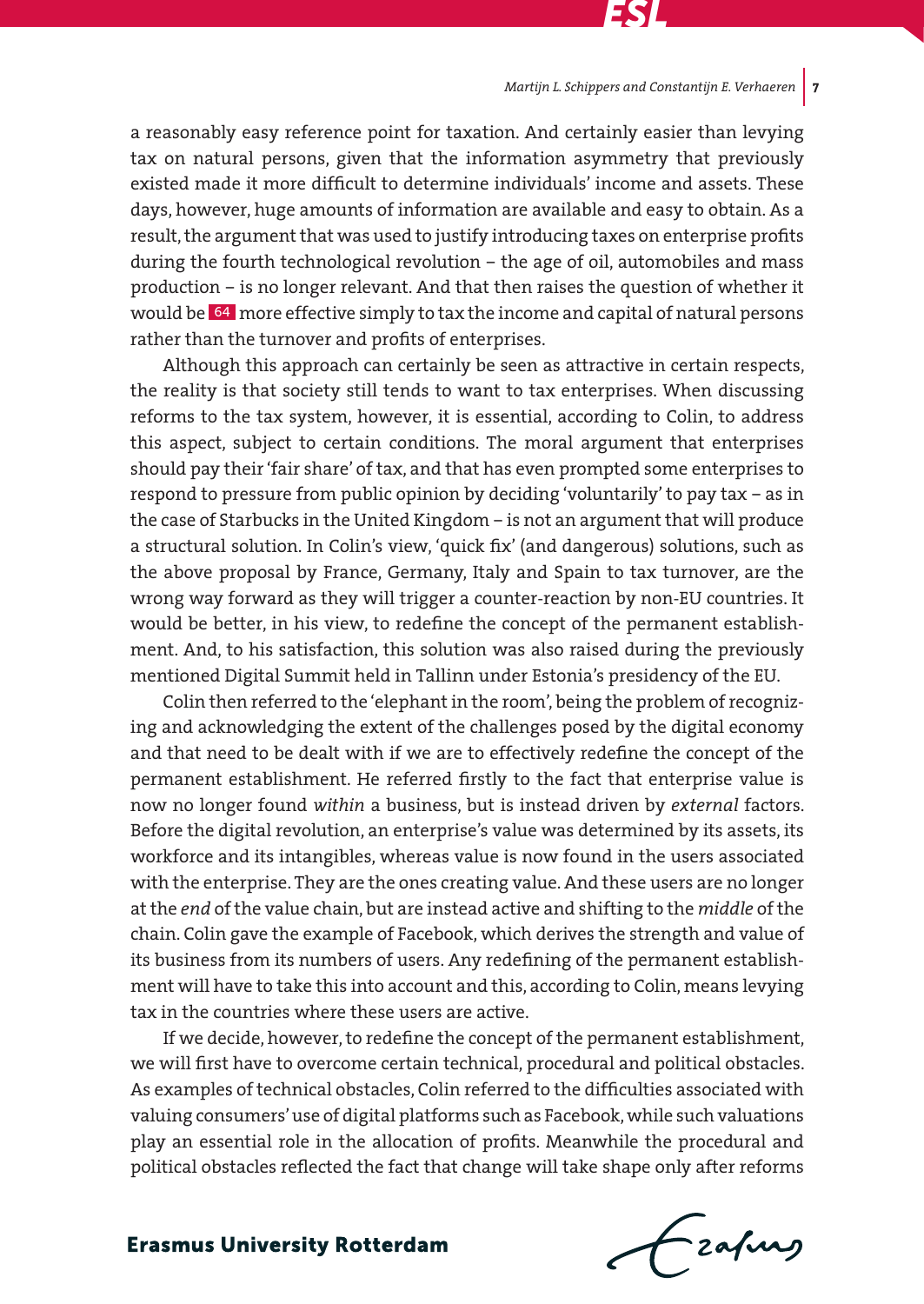**8** Erasmus School of Law

have been adopted by existing international organizations such as the OECD or the EU, where reaching agreement is often anything but straightforward. As examples of such difficulties he mentioned the requirement for unanimity among EU Member States, and the important and often decisive vote of the US Congress in the case of OECD decisions. To increase the likelihood of Congress supporting such reforms, Colin proposed bargaining with US tech companies in the EU by offering to ease the regulatory burden and obstacles they face in Europe (witness the legal action taken against Airbnb and Uber). In return for less stringent regulation, which would enable these companies to increase their European market share, they would then be expected to allocate more profits to and accordingly pay more tax in the EU. In effect, a facilitating approach to regulation would be 'sold' or negotiated in return for a greater share of tax payments. Ultimately, in Colin's view, these companies would be willing to lobby Congress to consent to tax reforms. He viewed such negotiations as a new institutional form that would reflect the new paradigm associated with the fifth socio-economic revolution.

In the discussion following Colin's presentation, some in the audience expressed concerns about the informal 'negotiated solution' presented. Not everyone could accept this 'single entity approach', as one participant referred to it, and questions were also raised as to how this would align with the prohibition on state aid, as well as prohibitions imposed by the World Trade Organization, for example. Another participant criticized the idea on the grounds that amending regulations in return for higher payments of tax would encourage 'free riders', with competitors of, say, Uber being able to benefit from regulatory easing without having to pay higher levels of tax in return. Colin countered this view by stating that a characteristic feature of the digitalized economy was businesses with monopoly positions. As each sector in the digitalized world was now dominated by a single tech company, there was very little opportunity for 'free riders', while the dominant players would not be disadvantaged to any meaningful extent by the few free-riding competitors able to benefit from the reduced regulatory burden. Whatever a dominant player had to pay in tax, Colin claimed, it would earn it back in the form of an improved reputation and the economies of scale it would be able to achieve.

# 4 VAT in a digitizing economy: Disruption/ exponential growth, automation and impact on taxation

Rogier Vanhorick,[18](#page-7-0) the seminar's third and final speaker, looked at the challenges facing VAT in the digitalized economy and used a video clip to show how indirect taxes are becoming increasingly significant across the globe. More and more

-zafurs

<span id="page-7-0"></span><sup>18.</sup> Rogier Vanhorick is a partner and global digital leader at Deloitte.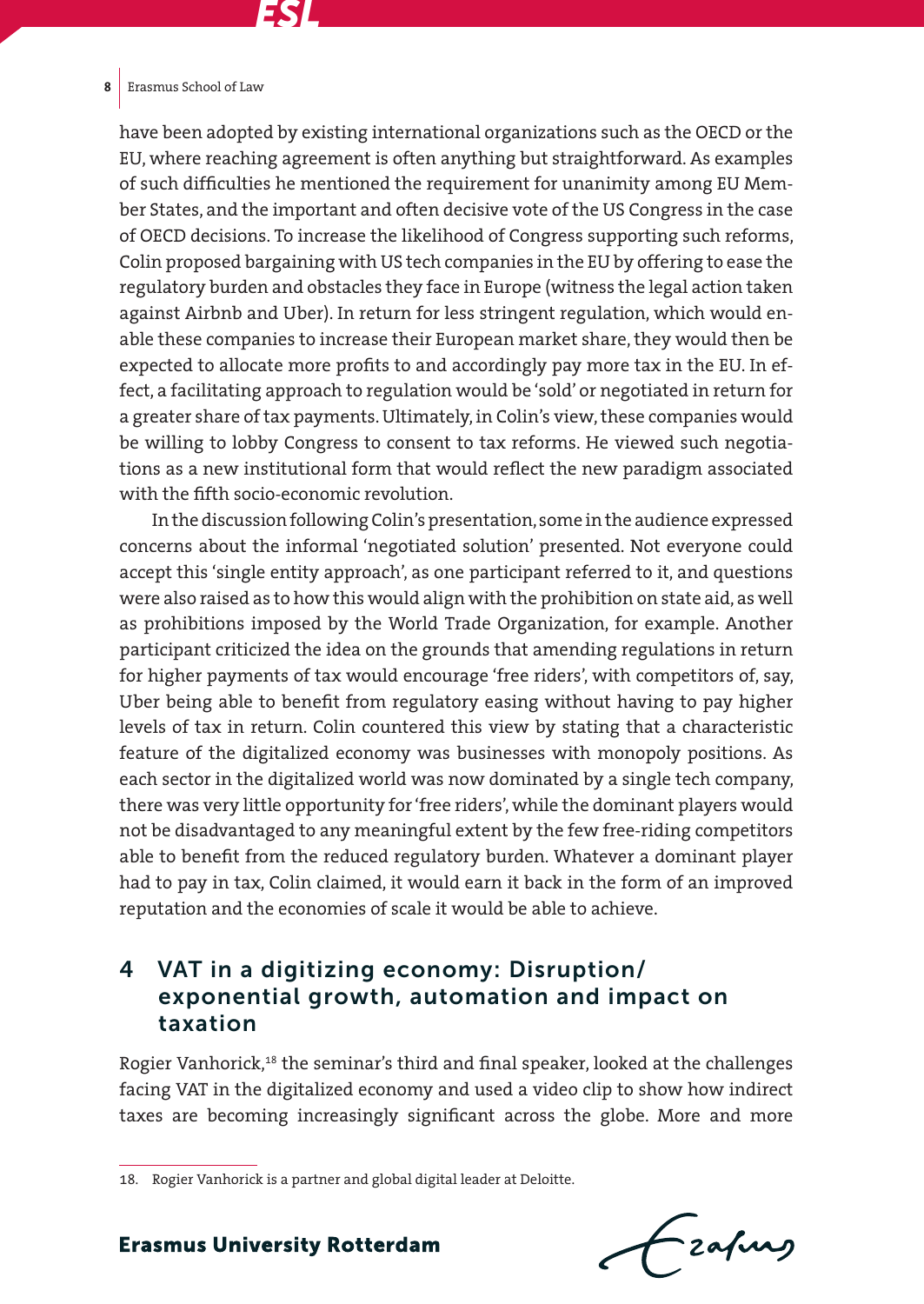jurisdictions are now levying these taxes, which account for an ever-increasing share of total tax revenues. The reasons for this are the low perception costs and the fact that indirect taxes can be imposed relatively easily ('stealth taxes'); consumers 65 barely complain when new indirect taxes are introduced, while rises in existing indirect taxes attract little if any protest. Indirect taxes are often 'invisible' and seem to be able to adapt to a new socio-economic reality in chameleon-like fashion, with a new indirect tax simply being introduced under, say, the banner of a 'Google tax'.

Vanhorick urged the audience to recognize that although we still tend to think linear, the new socioeconomic reality is being shaped by exponential growth, as explained by Moore's law. This law is based on Moore's observation that technological progress results in the number of transistors in an integrated circuit doubling approximately every two years. Vanhorick gave a few examples to illustrate how the effects described in this law can be seen in the disruption that many technological developments are causing to business models and business growth patterns alike.<sup>19</sup>

He went on to describe various trends in the digitizing economy and the concept of exponential growth. Firstly we are seeing a shift from a scarcity market to a market of abundance, while, secondly, the global economy, which was previously focused on the trading of goods, is now transforming into a global economy based around services. The VAT Directive, which was conceived of during what Colin referred to as the fourth socio-economic revolution, is based on a global economy focused on the trading of goods. This is why concepts and taxable transactions in the Directive, for example, no longer reflect today's socio-economic reality. To illustrate this shift Vanhorick referred to the Dutch electricity company Essent, which now offers a *service flexibility* contract that provides insight into a household's energy use and outlines ways to reduce this, thus effectively turning the electricity supplied under the contract into a commodity of only secondary importance.

Once growth becomes exponential, governments find it difficult to respond effectively and to adapt legislation and regulations accordingly. Their response is often to reject the new technologies, as seen in the attempts by Turkey and China to ban the use of social media. Other examples include the regulations aimed at curbing the activities of businesses such as Airbnb and Uber. Vanhorick also mentioned the discussions surrounding 'fair value'. Multinationals always claim to have paid enough tax, while governments claim the opposite. The upshot of this is the Spanish Inquisition-like scenes witnessed, for example, when Starbucks was 'invited' by a UK parliamentary committee to answer questions about the group's tax practices. Vanhorick saw the subjective arguments raised during such questioning as proof of the underlying problem of regulations being out of step with today's socio-economic reality.

<span id="page-8-0"></span><sup>19.</sup> Businesses are becoming billion-dollar companies in record time: Google took eight years, while Facebook managed it in five years and Groupon in only two years.

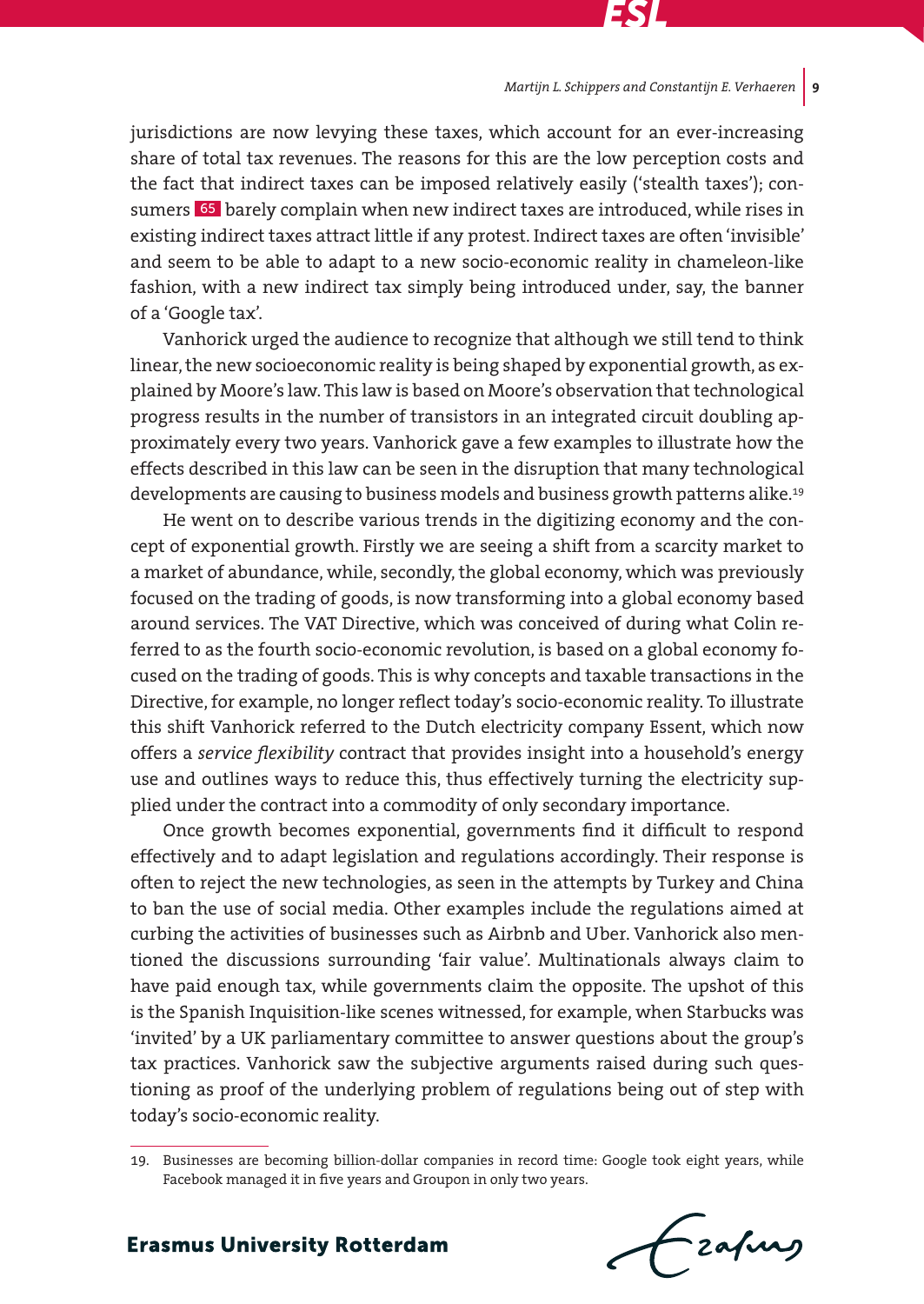#### **10** Erasmus School of Law

*ESL*

At the same time as public discussions of tax avoidance have been bursting out across the world, corporation tax rates have become entangled in a 'race to the bottom', driven by government fears that businesses will otherwise move their activities and head offices elsewhere. Meanwhile, we have also seen governments around the world raising their VAT rates in an attempt to protect their tax revenues. Indeed, the primary driving force for BEPS was politicians' perceived need to justify why, on the one hand, consumers were having to pay higher VAT and income tax rates, while, on the other hand, the 'race to the bottom', and the opportunity to exploit *loopholes* in international tax legislation so as to allocate profits efficiently, meant businesses were paying less and less tax. Although BEPS had not fully dealt with all the tax challenges created by digitalization, BEPS Action 1 at least addressed most of the digital developments.

As Vanhorick explained earlier in his presentation, business models are being seriously disrupted by technological developments. While the other speakers believed it would be relatively easy to adapt VAT to accommodate these developments, Vanhorick advised caution. The traditional transaction chain is disappearing in response, for example, to the invention of 3D printers. And this means that the basis for charging VAT is also disappearing. This creates new challenges. Who, for example, should be liable for VAT? Does someone become an enterprise for VAT purposes if he sells his neighbour a pair of shoes that he produced on his own 3D printer?<sup>[20](#page-9-0)</sup> Is any VAT chargeable in peer-to-peer structures involving no identifiable remuneration? And, if so, how should it be charged? Another question arising concerns the value on which any VAT should be based. Looking ahead, Vanhorick could see VAT revenues decreasing over time and questioned whether the destination principle represented a solution. As he also saw a multitude of enforcement problems on the horizon, he queried whether the VAT system in its current form was properly equipped to deal with the new developments in technology.

In his view, therefore, it is time to start looking for different solutions. Tanzania, for example, has decided to tax mobile phone users on their call minutes. Another possible basis for tax would be payments. Lastly he said that technology also had implications for tax professionals, $21$  with much of their work predicted to be taken over by robots. And this applied not only to those involved in preparing tax returns, given that *artificial intelligence* would also affect those working in 66 advisory roles. The key to survival, therefore, is not to oppose automation and robotization, but instead to adapt to our new role in tax advice.

Frafing

<span id="page-9-0"></span><sup>20.</sup> In this context, *see* the case law showing the threshold for constituting an economic activity, and thus being able to deduct input VAT, to be relatively low. CJ EU 20 June 2013, C-219/12 (Thomas Fuchs), ECLI:EU:C:2013:413.

<span id="page-9-1"></span><sup>21.</sup> C. B. Frey & M. A. Osborne, *The Future of Employment: How Susceptible Are Jobs to Computerisation?* (Oxford: Oxford Martin School).